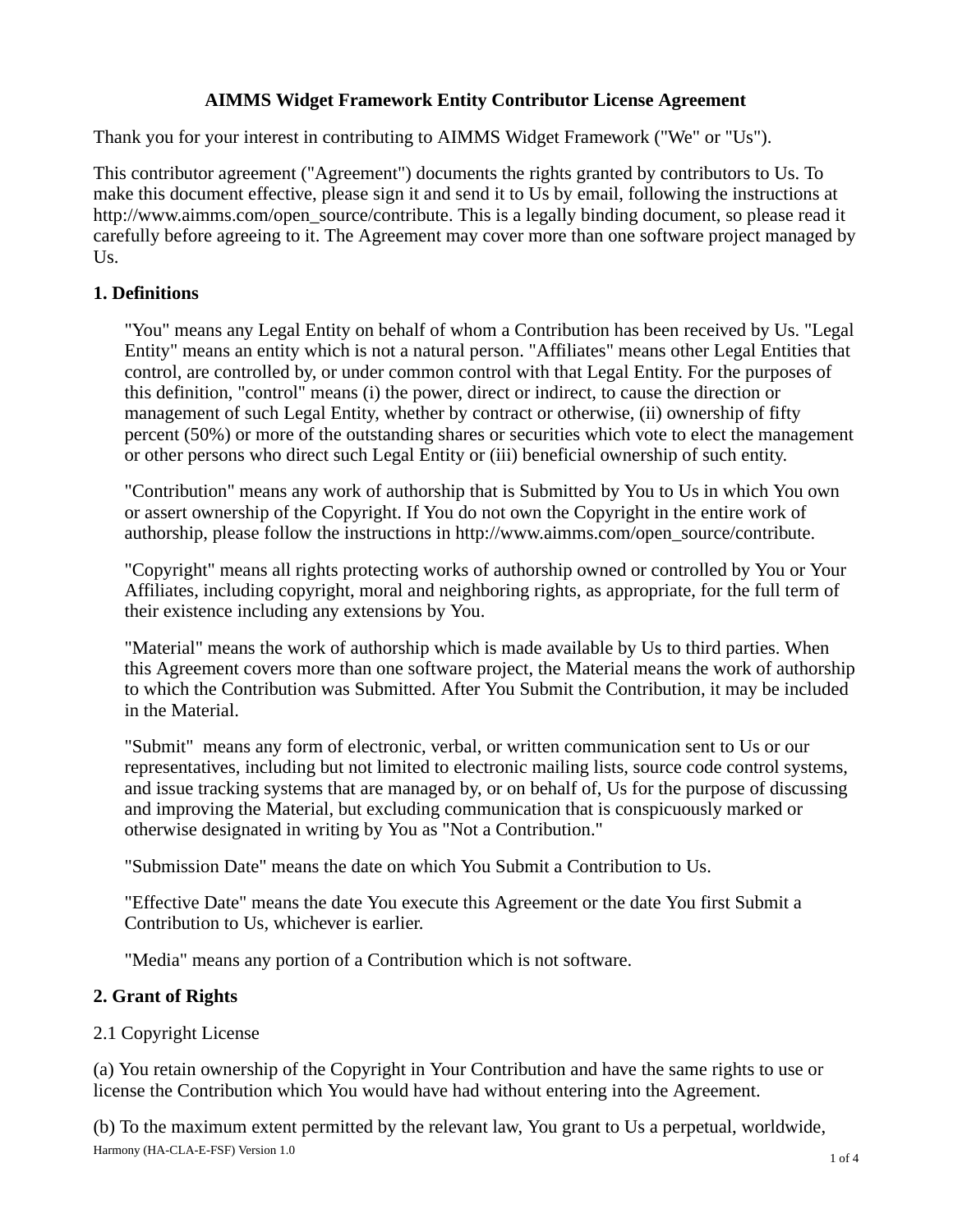non-exclusive, transferable, royalty-free, irrevocable license under the Copyright covering the Contribution, with the right to sublicense such rights through multiple tiers of sublicensees, to reproduce, modify, display, perform and distribute the Contribution as part of the Material; provided that this license is conditioned upon compliance with Section 2.3.

### 2.2 Patent License

For patent claims including, without limitation, method, process, and apparatus claims which You or Your Affiliates own, control or have the right to grant, now or in the future, You grant to Us a perpetual, worldwide, non-exclusive, transferable, royalty-free, irrevocable patent license, with the right to sublicense these rights to multiple tiers of sublicensees, to make, have made, use, sell, offer for sale, import and otherwise transfer the Contribution and the Contribution in combination with the Material (and portions of such combination). This license is granted only to the extent that the exercise of the licensed rights infringes such patent claims; and provided that this license is conditioned upon compliance with Section 2.3.

### 2.3 Outbound License

As a condition on the grant of rights in Sections 2.1 and 2.2, We agree to license the Contribution only under the terms of the license or licenses which We are using on the Submission Date for the Material or any licenses on the Free Software Foundation's list of "Recommended copyleft licenses" on or after the Effective Date, whether or not such licenses are subsequently disapproved (including any right to adopt any future version of a license if permitted).

In addition, We may use the following licenses for Media in the Contribution: (including any right to adopt any future version of a license if permitted).

2.4 Moral Rights. If moral rights apply to the Contribution, to the maximum extent permitted by law, You waive and agree not to assert such moral rights against Us or our successors in interest, or any of our licensees, either direct or indirect.

2.5 Our Rights. You acknowledge that We are not obligated to use Your Contribution as part of the Material and may decide to include any Contribution We consider appropriate.

2.6 Reservation of Rights. Any rights not expressly assigned or licensed under this section are expressly reserved by You.

## **3. Agreement**

You confirm that:

(a) You have the legal authority to enter into this Agreement.

(b) You or Your Affiliates own the Copyright and patent claims covering the Contribution which are required to grant the rights under Section 2.

(c) The grant of rights under Section 2 does not violate any grant of rights which You or Your Affiliates have made to third parties.

(d) You have followed the instructions in http://www.aimms.com/open\_source/contribute, if You do not own the Copyright in the entire work of authorship Submitted.

## **4. Disclaimer**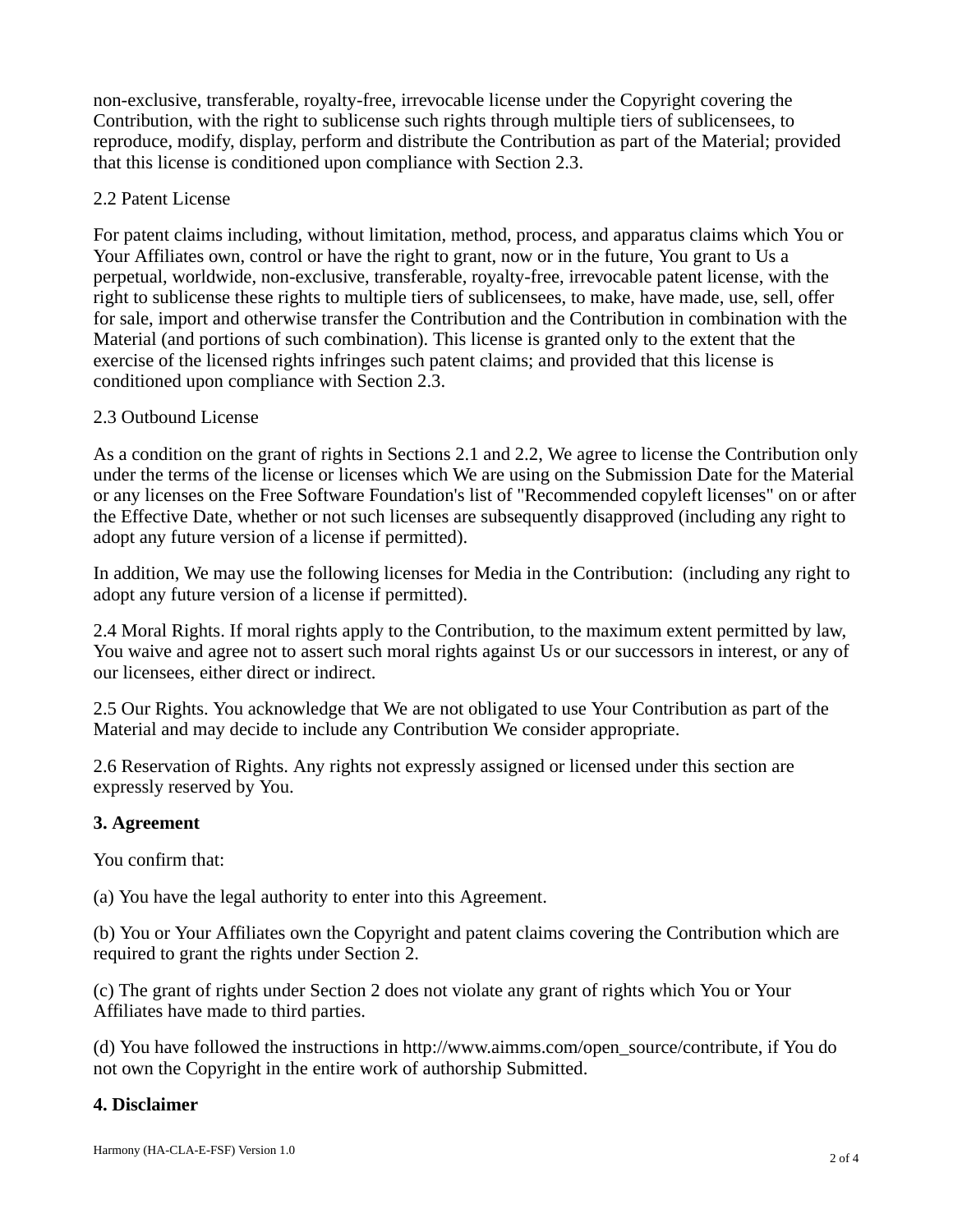EXCEPT FOR THE EXPRESS WARRANTIES IN SECTION 3, THE CONTRIBUTION IS PROVIDED "AS IS". MORE PARTICULARLY, ALL EXPRESS OR IMPLIED WARRANTIES INCLUDING, WITHOUT LIMITATION, ANY IMPLIED WARRANTY OF MERCHANTABILITY, FITNESS FOR A PARTICULAR PURPOSE AND NON-INFRINGEMENT ARE EXPRESSLY DISCLAIMED BY YOU TO US AND BY US TO YOU. TO THE EXTENT THAT ANY SUCH WARRANTIES CANNOT BE DISCLAIMED, SUCH WARRANTY IS LIMITED IN DURATION TO THE MINIMUM PERIOD PERMITTED BY LAW.

#### **5. Consequential Damage Waiver**

TO THE MAXIMUM EXTENT PERMITTED BY APPLICABLE LAW, IN NO EVENT WILL YOU OR US BE LIABLE FOR ANY LOSS OF PROFITS, LOSS OF ANTICIPATED SAVINGS, LOSS OF DATA, INDIRECT, SPECIAL, INCIDENTAL, CONSEQUENTIAL AND EXEMPLARY DAMAGES ARISING OUT OF THIS AGREEMENT REGARDLESS OF THE LEGAL OR EQUITABLE THEORY (CONTRACT, TORT OR OTHERWISE) UPON WHICH THE CLAIM IS BASED.

#### **6. Miscellaneous**

6.1 This Agreement will be governed by and construed in accordance with the laws of AIMMS B.V. excluding its conflicts of law provisions. Under certain circumstances, the governing law in this section might be superseded by the United Nations Convention on Contracts for the International Sale of Goods ("UN Convention") and the parties intend to avoid the application of the UN Convention to this Agreement and, thus, exclude the application of the UN Convention in its entirety to this Agreement.

6.2 This Agreement sets out the entire agreement between You and Us for Your Contributions to Us and overrides all other agreements or understandings.

6.3 If You or We assign the rights or obligations received through this Agreement to a third party, as a condition of the assignment, that third party must agree in writing to abide by all the rights and obligations in the Agreement.

6.4 The failure of either party to require performance by the other party of any provision of this Agreement in one situation shall not affect the right of a party to require such performance at any time in the future. A waiver of performance under a provision in one situation shall not be considered a waiver of the performance of the provision in the future or a waiver of the provision in its entirety.

6.5 If any provision of this Agreement is found void and unenforceable, such provision will be replaced to the extent possible with a provision that comes closest to the meaning of the original provision and which is enforceable. The terms and conditions set forth in this Agreement shall apply notwithstanding any failure of essential purpose of this Agreement or any limited remedy to the maximum extent possible under law.

| Name: $\frac{1}{\sqrt{1-\frac{1}{2}}\cdot\frac{1}{\sqrt{1-\frac{1}{2}}}}$ |  |  |
|---------------------------------------------------------------------------|--|--|
| Title:                                                                    |  |  |
| Address:                                                                  |  |  |